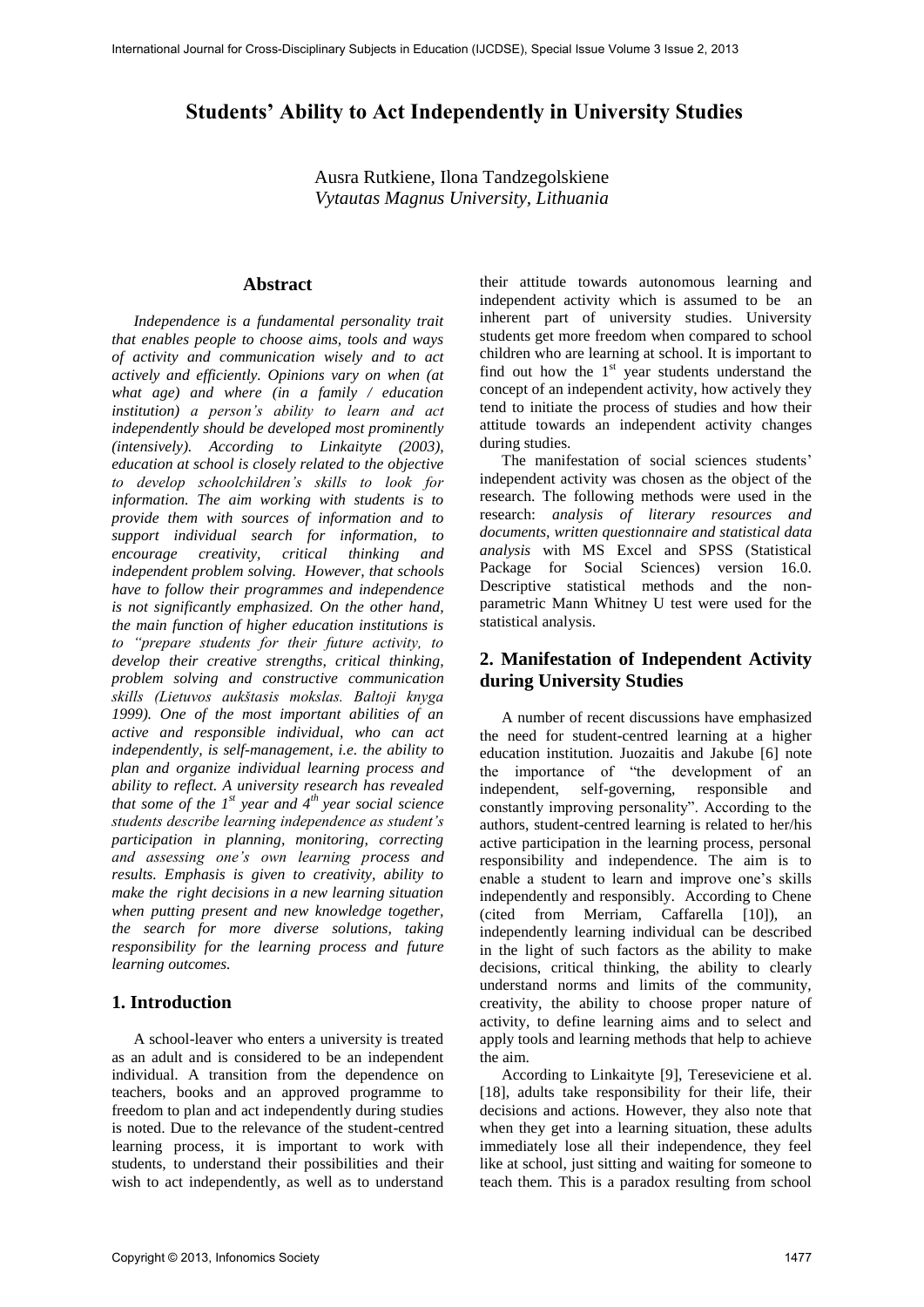experience. Although it is often claimed that a school helps to develop independence and critical thinking, however, that is not always the case. Some students, as well as adults, who continue their studies after a certain period, sometimes simply wait what a lecturer will say and wait to be told what to do. The experience gained at school, when a teacher often was an all-knowing authority, often comes back at a new education institution. The Law on Education of the Republic of Lithuania and characteristics of higher education studies are analysed in order to find out how the nature of independent learning / activity changes in educational institutions and in order to validate statements provided by the authors (see Table 1).

Table 1. The purpose and characteristics of educational studies in the Law on Education of the Republic of Lithuania

| Law                                                                                                                      | Purpose                                             | Characteristics                                                                                                                                                                                                                                                                                                                                                                                                                                                                                                                                 |  |  |  |
|--------------------------------------------------------------------------------------------------------------------------|-----------------------------------------------------|-------------------------------------------------------------------------------------------------------------------------------------------------------------------------------------------------------------------------------------------------------------------------------------------------------------------------------------------------------------------------------------------------------------------------------------------------------------------------------------------------------------------------------------------------|--|--|--|
| The Law<br>on<br>Education<br>of<br>the Republic of<br>Lithuania,<br>2011, Article<br>11. Secondary<br>education         | The purpose<br>of secondary<br>education            | 1. to assist a person in<br>the acquisition<br>of<br>academic.<br>general<br>socio-cultural<br>and<br>technological literacy,<br>moral, national and<br>civic maturity, and the<br>basics of vocational<br>and/or<br>competence<br>qualification.<br>2. secondary education<br>curriculum<br>is<br>in<br>implemented<br>accordance with<br>the<br>Description<br>of<br>Secondary<br>Education<br>Curriculum,<br>general<br>for<br>programmes<br>secondary education<br>and general education<br>plans, approved by the<br>Minister of Education |  |  |  |
| The Law<br>on<br>Education of<br>the Republic of<br>Lithuania,<br>2011, Article<br>14.<br>Higher<br>education<br>studies | The purpose<br>higher<br>of<br>education<br>studies | and Science.<br><i>l.to assist</i> an individual<br>in the attainment of a<br>higher education level<br>and acquisition of a<br>respective qualification<br>as well as in preparing<br>active<br>for<br>an<br>professional, social and<br>cultural life.<br>2. higher education is<br>universally available,<br>and is provided<br>to<br>who<br>persons<br>have<br>attained a secondary<br>education<br>level, have<br>entered<br>a higher<br>education institution<br>and are able to study<br><i>independently.</i>                           |  |  |  |

(Prepared in accordance with the Law on Education of the Republic of Lithuania [8])

It can be noted from the Table 1 that the purpose of secondary education in the Law on Education of the Republic of Lithuania is to assist a person in the acquisition of general education; however, independence and its development is not mentioned in the description. Meanwhile, the purpose of higher education is to assist an individual in the attainment of higher education. However, all these individuals are already considered to be able to act autonomously during studies, i.e. learn independently. After the analysis of the current Law on Education and its provisions, regarding secondary education and higher education studies, an assumption can be drawn that the object and tools for the development of independence are not clearly defined. The above shown table indicates that at school a learner is more dependent on teachers, books, provided information, and on the approved curriculum. Article 11 (Purpose of Secondary Education) of the Law on Education of the Republic of Lithuania does not define individual's independence as one of the aims of a school. However, it could be stated here that individuals are taught independence at school while autonomous learning / independent activity is understood as<br>search for information or independent independent implementation of a task given at a particular stage of learning.

The Law on Education of the Republic of Lithuania [8] divides higher education (university and non-university bachelor studies and master studies) into higher education studies (Article 14), but their purpose is the same. The fact that higher education studies provide higher education to a student who is able to act independently is emphasized. Pukeviciute [12], in accordance with Bergmann's et al. (2004) concept of learning, divides learning into three levels where the third level helps to define the concept of an ability to act independently:

- 1. Level 0 involves knowledge and its application in new situations.
- 2. Level 1 involves the stage of learning new elements of knowledge, gaining new experience. In this level, methods that help to assimilate knowledge are used and new knowledge is linked to the existing one.
- 3. Level 2 involves an ability to learn by thinking over the stages of learning and assessment processes, by changing traditional learning methods into contemporary methods. According to the author, this level is related to motivated regulation of one's own learning process that is oriented towards lifelong learning.

In summary, the following elements are important when pursuing independence during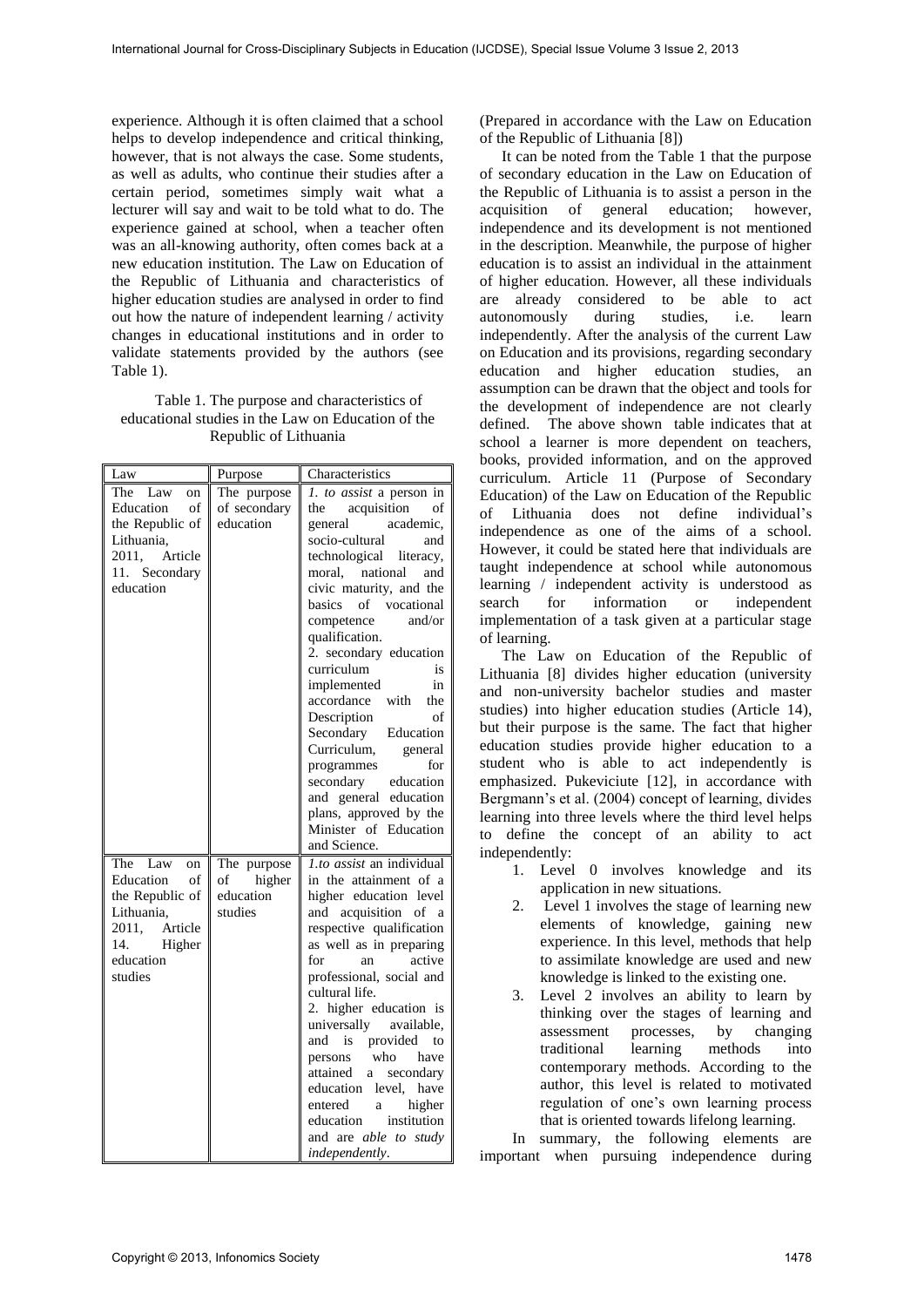university studies: a) the ability to organise the process of learning independently, b) the ability to manage this process, c) the ability to assess the process of learning, and d) the ability to self-evaluate activities (Tanzdegolskiene, Rutkiene, Pileckaite  $[17]$ ).

According to Butkiene, Kepalaite [2], "the idea of independent learning dominates psychological teaching theories that emphasize the role of thinking and interests when learning". Other authors note that the context of teaching/learning rather than learning itself has gained more importance during the recent years (Zuzeviciute, Tereseviciene [20]). The focus is on the aims of teaching/learning, internal processes that constitute and affect learning, teaching/learning results and the attitude towards learning. Research on teaching/learning is based on several different approaches: 1) behaviourist, 2) cognitive, 3) humanist and 4) constructivist (see Fig. 1).



Figure 1. The impact of teaching / learning theories on the development of an independent personality, independent learning and independence, according to Ramsden 2000 (Tandzegolskiene, Pileckaite [16])

All these theories differently define a research object and human nature but all of them agree that the concept of learning has changed fundamentally. It can be stated that the process of teaching and the development of learner's independence depend on teachers' attitude towards teaching and theories that they use.

The level of independence and its characteristics have to be distinguished when reviewing teaching / learning theories (behaviourism, cognitivism, humanism and constructivism) (see Table 2). These definitions of independent learning are distinguished in accordance with theories presented by various authors (Butkiene, Kepalaite [2]; Bitinas [1]; Freire [5]; Sahlberg [14]; Muijs, Reynolds [11]; Zuzeviciute [19]; Tereseviciene et al. [18]; Carter [3], Duobliene [4]).

| Table 2. Definitions of independence in different |
|---------------------------------------------------|
| teaching/learning theories (Tandzegolskiene,      |
| Pileckaite [16])                                  |

| Theory                    | Level of        | I earner             |  |  |  |
|---------------------------|-----------------|----------------------|--|--|--|
|                           | independence    |                      |  |  |  |
| Behaviourism (human's     | Poor            | Recipient<br>is      |  |  |  |
| behaviour<br>external     | independence    | passive.             |  |  |  |
| changes; punishment       |                 | A learner is<br>an   |  |  |  |
| and rewards)              |                 | object while<br>a    |  |  |  |
|                           |                 | teacher<br>is<br>a   |  |  |  |
|                           |                 | subject.             |  |  |  |
| Cognitivism (processing   | learner<br>A    | A<br>learner         |  |  |  |
| information to<br>gain    | needs help      | constantly has to be |  |  |  |
| results; learning through |                 | directed<br>tο       |  |  |  |
| "finding out")            |                 | important things.    |  |  |  |
| Humanism (a human is      | A learner is    | A learner takes      |  |  |  |
| good by nature)           | free to choose  | responsibility       |  |  |  |
| Constructivism            | A learner can   | A learner is free to |  |  |  |
| (developing, correcting   | create and test | choose.              |  |  |  |
| information,<br>creating  | her/his         |                      |  |  |  |
| new models)               | knowledge       |                      |  |  |  |
|                           | models          |                      |  |  |  |

Definitions provided in the above table indicate that a learner is less independent in behaviourist and cognitive theories, and constantly requires encouragement and support. A learner is a passive recipient who needs to be directed to important things. In humanism and constructivism, a learner has more freedom, i.e. s/he is a responsible personality who is willing and able to act independently without encouragement and support.

It is also important to note that a schoolchild and student's manifestation of an independent activity is seen through her/his activities, through the level of independence when performing given and individually planned tasks with the help of critical thinking and creativity. The level of learner's independence can be measured through the analysis of how often and how intensively teacher and/or lecturer's help is used when performing a task, as well as through observation of learner's freedom to choose when performing a task and demonstrating the ability to apply knowledge in a simulated or natural situation.

#### **3. Research Rationale**

The research was performed in two stages. During the first stage in 2008, the 1st year students of social sciences from the Department of Social Sciences at Vytautas Magnus University were surveyed. 110 questionnaires were distributed; 98 of them were returned. The second stage of the research took place during the spring semester in 2012. The  $4<sup>th</sup>$  year students who had participated in the research in the first year of their studies were surveyed. 105 questionnaires were distributed; however, only 81 of them were returned. The total number of respondents was 179.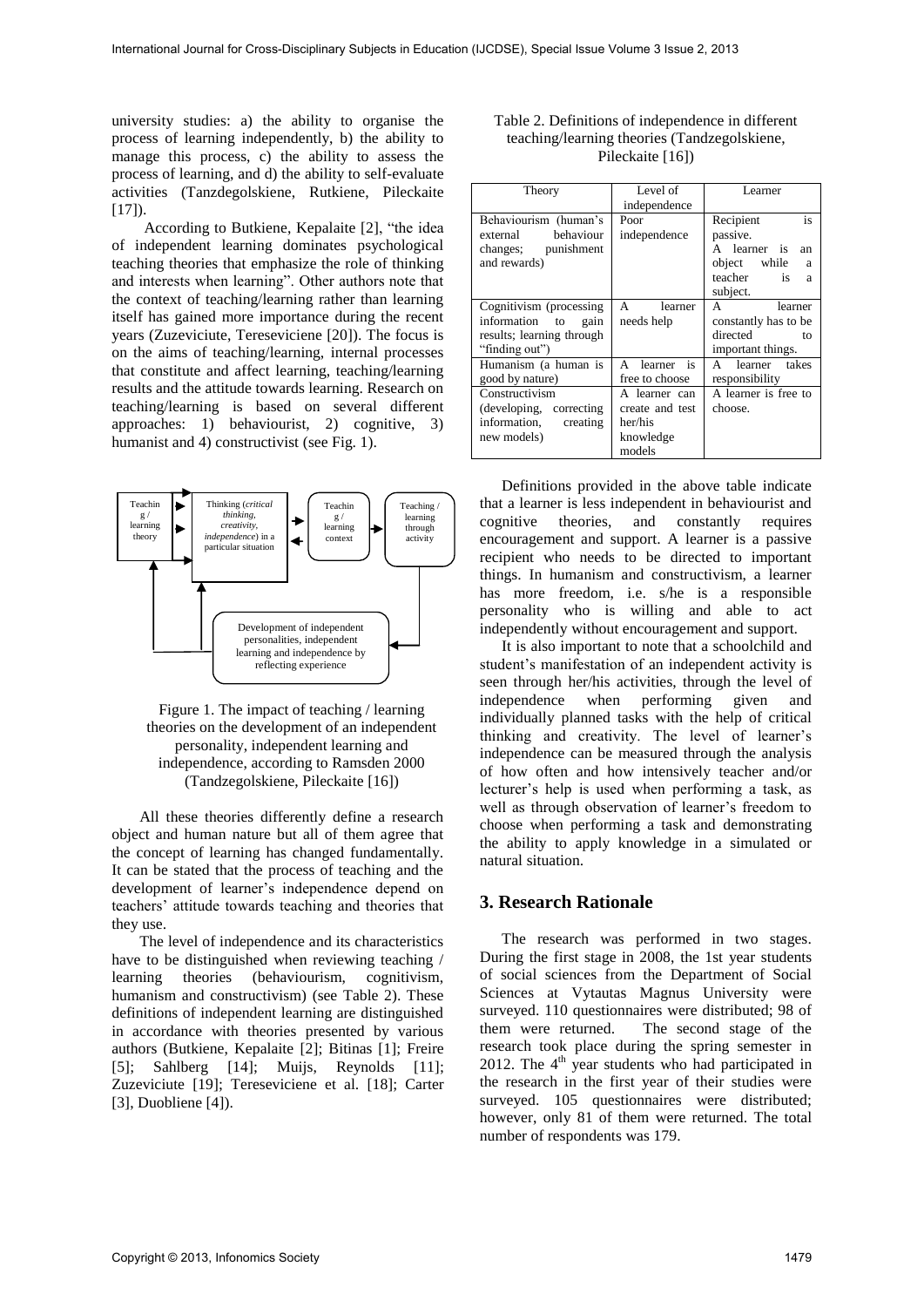Research participants were selected using a nonprobability sampling method. The  $1<sup>st</sup>$  year students were chosen as recent school-leavers who can still remember their learning experience at school (where independence is minimum). The aim of the first research stage was to review how learners understand independent learning, independence during studies, as well as to identify factors that influence individual's ability to act independently. The aim of the second research stage was to reveal their attitude towards the manifestation of an independent activity at university, emphasizing changes of the attitude.

The largest part of the surveyed students is female. Only 24 (13.4 %) male respondents participated in the survey whereas the remaining 155 (86.6 %) of the respondents were female.

### **4. Ability to Act Independently during University Studies**

Supporters of different teaching/learning theories (Butkiene, Kepalaite [2]; Bitinas [1]; Sahlberg [14]; Muijs, Reynolds [11]; Zuzeviciute [19]; Tereseviciene et al. [18]; Carter [3]) provide different definitions of independence. Some authors note that it can be teaching where a learner only has minimum freedom to define learning aims and objectives. Others believe that it could be continuous learner's encouragement to perform an independent activity and provide help. The third group of authors think that a learner is free to choose, s/he is responsible for the educational process and / or is given an opportunity to test own models of knowledge. These authors claim that a learner is independent during the process of learning, s/he is able not only to find and process information, but also to assess her/his achievements. Table 3 presents statements formulated in order to find out students' attitude towards how they understand independence during studies.

Table 3. The concept of independence during studies

|                                                                   | 1 <sup>st</sup><br>year           |                    | 4 <sup>th</sup><br>year                       |                    |                                      |       |
|-------------------------------------------------------------------|-----------------------------------|--------------------|-----------------------------------------------|--------------------|--------------------------------------|-------|
| Keyword of a<br>statement                                         | Num<br>ber<br>of<br>respo<br>nses | Perc<br>entag<br>e | Nu<br>mb<br>er<br>οf<br>res<br>po<br>ns<br>es | Perc<br>entag<br>e | Man<br>n<br>Whit<br>ney<br>U<br>test | p     |
| Learning by<br>1.<br>heart,<br>mechanical<br>repetition           | 13                                | 13.3               | 17                                            | 20,8               | 14,7<br>55                           | 0,001 |
| 2.<br>Alternative<br>solutions<br>are found in<br>new<br>learning | 57                                | 58,2               | 44                                            | 54,7               | 4,96<br>0                            | 0,084 |

|                | situations<br>when new<br>and already<br>present<br>knowledge<br>is<br>coordinated                                                 |    |      |    |      |                |       |
|----------------|------------------------------------------------------------------------------------------------------------------------------------|----|------|----|------|----------------|-------|
| 3.             | Using<br>creativity                                                                                                                | 54 | 55,1 | 44 | 54,7 | 1,78<br>1      | 0,410 |
| $\overline{4}$ | Motivated<br>to learn but<br>needs<br>references<br>master<br>to<br>certain<br>knowledge                                           | 43 | 43,9 | 23 | 28,3 | 3,56<br>$\tau$ | 0,168 |
| 5.             | Being<br>confident<br>with present<br>knowledge<br>and abilities                                                                   | 48 | 49   | 47 | 58,5 | 1,24<br>9      | 0,535 |
| 6.             | Being able<br>to plan own<br>learning, to<br>monitor,<br>correct and<br>assess<br>learning<br>results and<br>the process<br>itself | 77 | 78,6 | 61 | 75,5 | 6,93<br>8      | 0,031 |

The most significant differences are noted in statements No. 1, 2 and 6. It has to be noted that students never agreed to the first statement (*independent learning is learning by heart*) – neither in the first year of their studies nor during the  $8<sup>th</sup>$ semester in their fourth year. A significantly large part of the 1<sup>st</sup> year (58.2 %) and the 4<sup>th</sup> year (54.7 %) students agree that the concept of independence is closely related to the second statement, i.e. *independence during studies is finding alternative solutions in a new learning situation when coordinating new and already present knowledge*. The difference in this case is not statistically significant (p=0.084). It has to be noted that the largest part of students understand independence during studies as *a possibility to plan one's own learning, monitor, correct and assess own learning*  results and the process itself. Both the 1<sup>st</sup> year students (78.6 %) and the  $4<sup>th</sup>$  year students (75.5 %) agree to this statement. In case of the statement No. 6, the difference is statistically significant  $(p=0.031)$ .

In order to find out respondents' opinion of what factors could help to act independently, they were provided with 7 statements (see Table 4) that distinguish self-control, responsibility, motivation, student's experience, teaching / learning planning, the importance of learning environment and the use of skills when learning. 4 learning theories were used, including behaviourism, cognitivism, humanism and constructivism. Depending on the used theory, a learner can be presented as an independent personality, motivated and responsible for one's own learning (constructivist theory), or as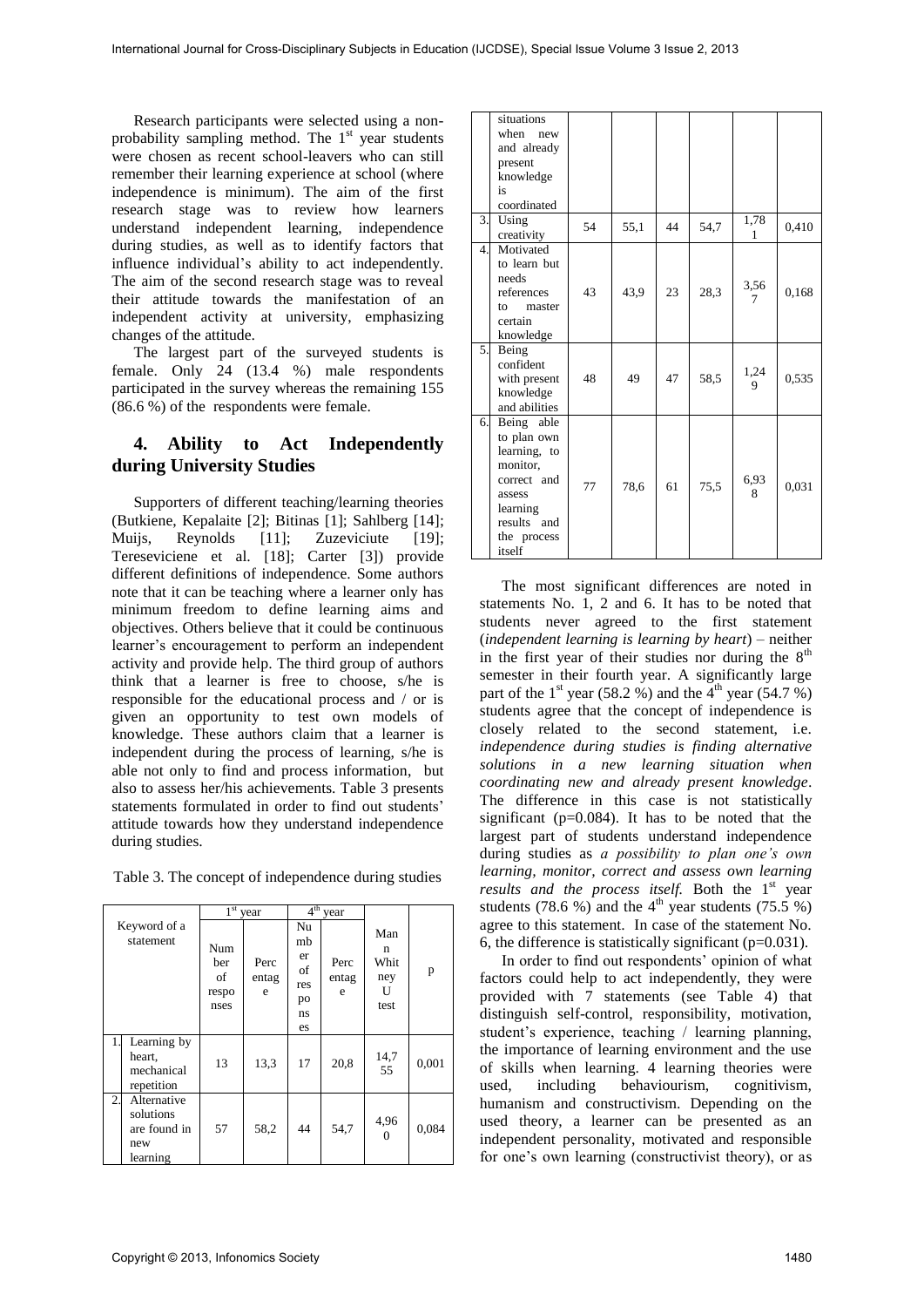an individual who lacks knowledge and needs help (humanist theory), or as an individual who learns through questions and answers and where teacher's / lecturer's participation in the process of learning is extremely important (behaviourist theory).

Both the  $1<sup>st</sup>$  year and the  $4<sup>th</sup>$  year students agreed that *motivation and responsibility* are the factors that help to act independently (see Table 4). Respondents' answers indicate that both the  $1<sup>st</sup>$  year and the  $4<sup>th</sup>$  year students almost equally distinguish responsibility as one of the most important factors of independent activity during studies: 67 (68.4 %) of the  $1<sup>st</sup>$  year students and 51 (62.3 %) of the  $4<sup>th</sup>$  year students. Motivation is also an important factor that helps to develop an ability to act independently. 83 (84.7 %) of the 1st year students and 61 (75.5 %) of the  $4<sup>th</sup>$  year students support this statement.

Table 4. Factors that encourage independence during studies

| Keyword of a<br>statement |                                                                     | $1st$ year                        |                    | 4 <sup>th</sup>                               | year               |                               |       |
|---------------------------|---------------------------------------------------------------------|-----------------------------------|--------------------|-----------------------------------------------|--------------------|-------------------------------|-------|
|                           |                                                                     | Num<br>ber<br>of<br>respo<br>nses | Perc<br>entag<br>e | Nu<br>mb<br>er<br>of<br>res<br>po<br>ns<br>es | Perc<br>entag<br>e | Mann<br>Whitne<br>y U<br>test | p     |
| 1.                        | Self-<br>control                                                    | 50                                | 51                 | 43                                            | 52,8               | 2,923                         | 0,232 |
| 2.                        | Responsi<br>bility                                                  | 67                                | 68,4               | 51                                            | 62,3               | 0,649                         | 0,723 |
| 3.                        | Motivatio<br>n                                                      | 83                                | 84,7               | 61                                            | 75,5               | 6,010                         | 0,050 |
| 4.                        | <b>Skills</b><br>to<br>regulate<br>the<br>process<br>of<br>learning | 9                                 | 9,2                | 12                                            | 15,1               | 2,190                         | 0,335 |
| 5.                        | Experienc<br>e                                                      | 24                                | 24,5               | 28                                            | 34                 | 15,018                        | 0,001 |
| 6.                        | Planning<br>learning<br>actions in<br>advance                       | 29                                | 29,6               | 14                                            | 26,4               | 11,722                        | 0,003 |
| 7.                        | Appropri<br>ate<br>learning<br>environm<br>ent                      | 30                                | 30,6               | 29                                            | 35,8               | 0,603                         | 0,740 |

Statistically significant differences are found in the statements No. 5 and No. 6 after calculating the Mann Whitney U test value ( $p=0.001$ ,  $p<0.05$ ). The analysis has shown that the  $1<sup>st</sup>$  year students value planning their learning actions in advance while the  $4<sup>th</sup>$  year students emphasize the value of experience.

When promoting students' independence and autonomous learning during studies, it is important for study aims and results to correspond to personal students' interests. Students should also be involved in the study process planning. All this would help to encourage students' independence and would improve their motivation to study. In order to find out what would encourage students' independence, respondents were provided with 6 statements (see Table 5).

|                  |                                                                                                                                              | $1st$ year                        |                    | 4 <sup>th</sup><br>year                                           |                    |                                                |       |
|------------------|----------------------------------------------------------------------------------------------------------------------------------------------|-----------------------------------|--------------------|-------------------------------------------------------------------|--------------------|------------------------------------------------|-------|
|                  | Keyword of a<br>statement                                                                                                                    | Num<br>ber<br>οf<br>respo<br>nses | Perc<br>entag<br>e | $\overline{\text{Nu}}$<br>mb<br>er<br>of<br>res<br>po<br>ns<br>es | Perc<br>entag<br>e | Man<br>$\mathbf n$<br>Whit<br>ney<br>U<br>test | p     |
| 1.               | More<br>freedom<br>and<br>responsibili<br>ty<br>to<br>independent<br>ly<br>make<br>decisions<br>related<br>to<br>the process<br>of learning  | 62                                | 63,3               | 55                                                                | 67,9               | 0,51<br>3                                      | 0,774 |
| 2.               | More<br>diverse<br>learning<br>methods                                                                                                       | 45                                | 45,9               | 54                                                                | 66                 | 7,02<br>9                                      | 0,030 |
| 3.               | Possibility<br>to prepare a<br>learning<br>plan, to set<br>learning<br>aims<br>and<br>define<br>results<br>together<br>with<br>a<br>lecturer | 53                                | 54,1               | 43                                                                | 52,8               | 3,32<br>9                                      | 0,189 |
| $\overline{4}$ . | Possibility<br>to<br>choose<br>forms<br>οf<br>independent<br>works<br>(paper,<br>presentation<br>essay,<br>analysis<br>etc.)                 | 71                                | 72,4               | 40                                                                | 49,1               | 8,16<br>4                                      | 0,017 |
| 5.               | Possibility<br>to<br>discuss,<br>present own<br>opinion,<br>reveal<br>beliefs<br>without<br>being afraid<br>be<br>to<br>criticised           | 58                                | 59,2               | 50                                                                | 62,3               | 1,93<br>$\overline{4}$                         | 0,380 |
| 6.               | Nothing has<br>be<br>to<br>changed                                                                                                           | $\overline{4}$                    | 4,1                | 2                                                                 | 1,9                | 1,71<br>7                                      | 0,424 |

Nonparametric comparison of the quantitative variable in two independent samples has revealed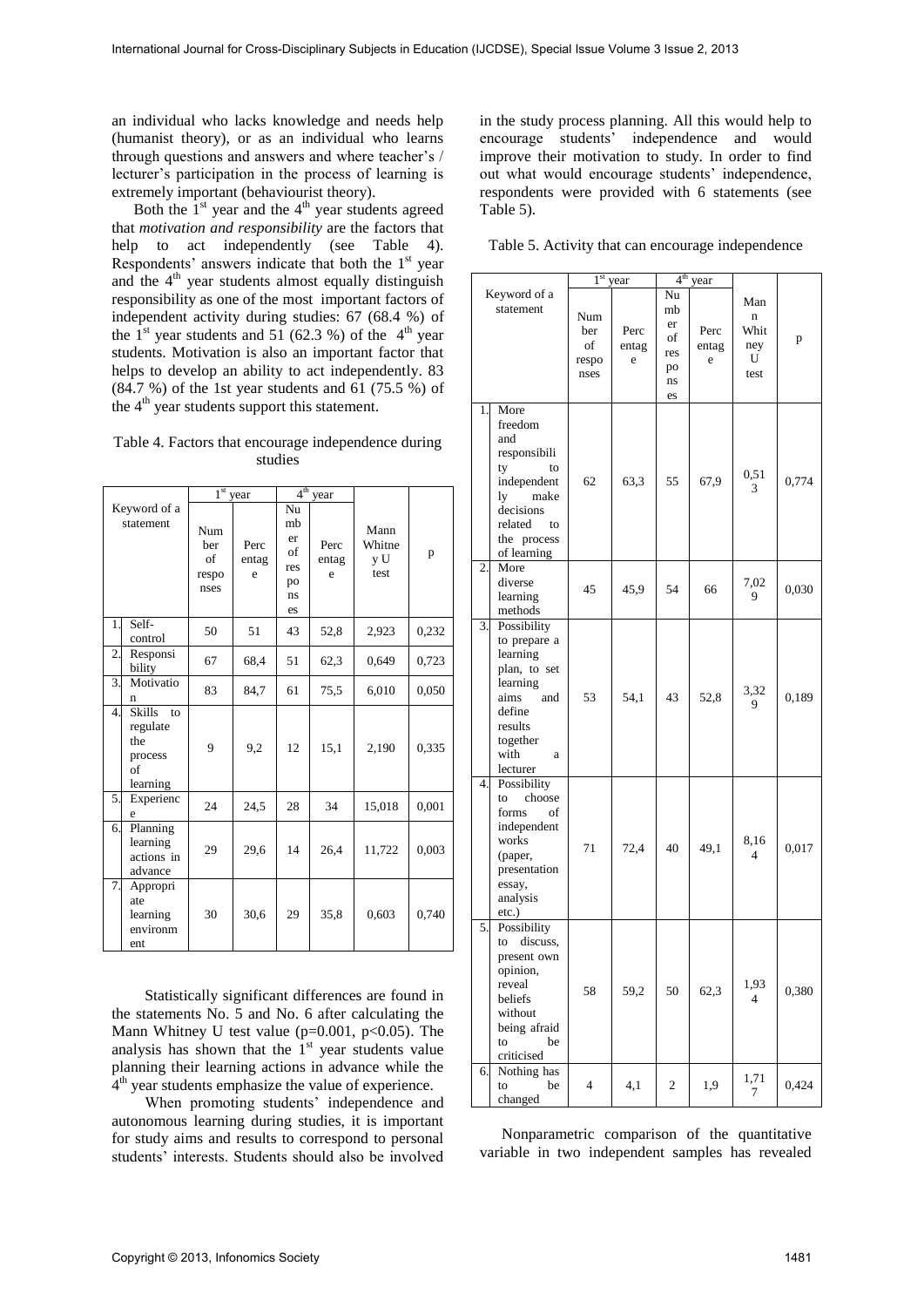statistically significant differences that can be clearly seen after calculating the value of the Mann Whitney U test ( $p=0.001$ ,  $p<0.05$ ). Statistically significant differences were also found for the statements No. 2 and No. 4: during their  $1<sup>st</sup>$  year studies respondents emphasized the possibility to choose forms of independent work themselves  $(72.4 \%)$  while the  $4<sup>th</sup>$ year students note the importance of a possibility to choose diverse learning methods that could be used during studies (66.0 %).

In order to find out students' opinion on what teaching / learning theories prevail at university, they were given statements related to different theories: behaviourism, cognitivism, humanism and constructivism. 17 statements were prepared in accordance with the analysed learning theories. Some examples of these statements include: 1. during studies, it is important to present, definitions, explanations and rules; 2. when studying, it is important to focus on important material that has to be analysed, understood and evaluated; 3. during lectures, questions are raised, problems are analysed and solutions are made; 4. Students are allowed to look for answers, analyse if their answers are correct etc. individually. Respondents were asked to assess how these statements are manifested during their studies. After calculating the results, attitudes prevailing at university could be distinguished and the  $1<sup>st</sup>$  year and the  $4<sup>th</sup>$  year students' opinions could be compared (see Figure 2).



Figure 2. Attitude towards teaching / learning theories prevailing at universities (distribution by mean value)

Both the  $1<sup>st</sup>$  year and the  $4<sup>th</sup>$  year students have similar opinions about the most valued theories. Two learning theories most frequently used during studies are humanism and constructivism. Mean values of the answers have shown that the  $1<sup>st</sup>$  year and the  $4<sup>th</sup>$ year students have identical opinions, i.e. both groups state that the humanist theory largely prevails in the process of learning at university (mean values 3.98 and 4.04). The constructivist theory is also used similarly (mean values 3.67 and 3.7). Behaviourism

and cognitivism theories are used less frequently during studies. Respondents note that the cognitivism theory is used rather often – mean values are 3.43 (the  $1<sup>st</sup>$  year students) and 3.31 (the  $4<sup>th</sup>$  year students). Only a small group of the  $1<sup>st</sup>$  year (2.99) and  $4<sup>th</sup>$  year (3.11) students think that the behaviourist theory is used during university studies.

### **5. Conclusion**

- 1. During an independent activity a student is able to make decisions, to think critically and creatively, to clearly understand norms and limits of the student community, to choose the most appropriate nature of activity independently, to define learning aims and to select the most appropriate tools and methods to achieve these aims.
- 2. An independent activity involves the following factors: a) an ability to organise the process of learning independently, b) an ability to assess the process of learning, and d) an ability to selfevaluate activities.
- 3. A part of the  $1<sup>st</sup>$  year and the 4th year students define independence in learning as their student's participation in planning, monitoring, correcting and assessing one's own learning process and its results. The emphasis is on creativity and the ability to make proper decisions in a new learning environment. Students should coordinate their new and already present knowledge. They should look for diverse solutions and should take responsibility for future results.
- 4. The  $1<sup>st</sup>$  year students emphasize motivation to learn as an important factor of independent learning and believe that planning of learning actions in advance helps them to act independently during studies. Meanwhile, the  $4<sup>th</sup>$ year students emphasize the importance of experience. These students also note the importance of a possibility to make a plan of learning actions together with a lecturer, to individually define one's aims and planned results, to individually choose the form of independent work.

#### **References**

- [1] Bitinas B. (2000). *Ugdymo filosofija*. Vilnius: Enciklopedis.
- [2] Butkiene G., Kepalaite A. (1996). *Mokymasis ir asmenybes brendimas*. Vilnius: Margi raštai.
- [3] Carter S. (2008). *Humanism*. Prieiga internetu: [http://web.ebscohost.com/ehost/pdf?vid=7&hid=112&](http://web.ebscohost.com/ehost/pdf?vid=7&hid=112&sid=48f97f8c-2e2b-48eb-8662-7e07776c1223%40sessionmgr107) [sid=48f97f8c-2e2b-48eb-8662-](http://web.ebscohost.com/ehost/pdf?vid=7&hid=112&sid=48f97f8c-2e2b-48eb-8662-7e07776c1223%40sessionmgr107) [7e07776c1223%40sessionmgr107.](http://web.ebscohost.com/ehost/pdf?vid=7&hid=112&sid=48f97f8c-2e2b-48eb-8662-7e07776c1223%40sessionmgr107) [Access date: 2009- 01-09].